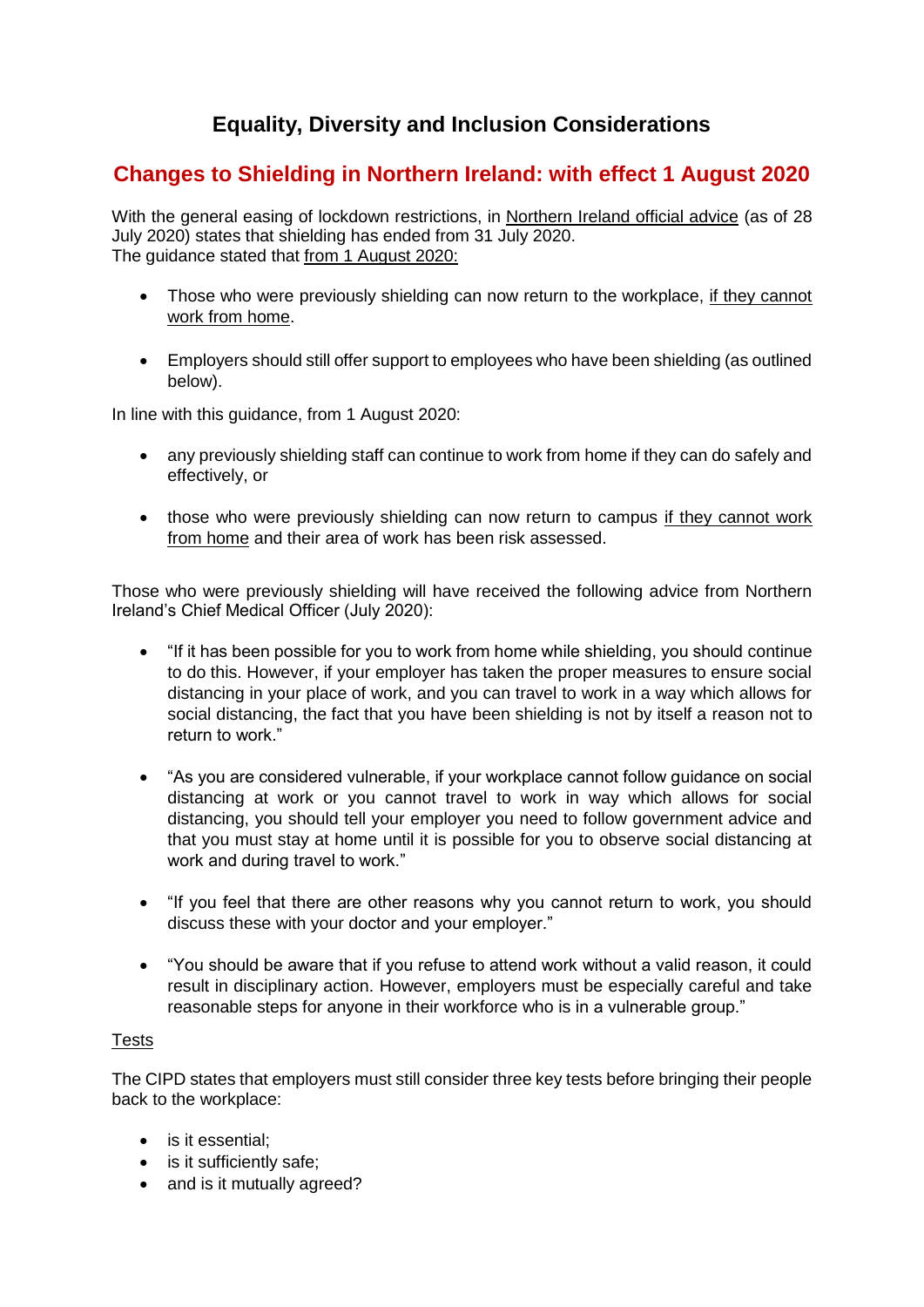Managers must consider the following advice when preparing for the safe return of employees who have been shielding to the workplace, and plan how to support those who are not yet able to return.

#### For employees returning to the workplace from shielding

The physical, emotional and mental wellbeing of the workforce remains the key principle of managing any return to the workplace.

The following advice and principles must be adhered to:

- Those returning from shielding "*must continue to follow public health advice at all times and be really strict about social distancing and washing your hands… minimising any risk as much as possible, being aware that all contacts with the outside world must be managed really carefully*" as per public health advice.
- Workplaces must be safe.
- Managers complete the Returning to Campus Manager Checklist (see appendix 2) for staff and to support previously shielding staff to return. These should be undertaken well in advance.
- Managers should speak to people individually and agree specific arrangements resulting from completing the Returning to Campus Manager Checklist and associated discussions. Specialist advice may be helpful, for example from an occupational health service, a doctor's advice on the underlying condition, employment assistance programmes or counselling.

#### Reasonable Adjustments

Many formerly shielding employees with underlying conditions may also meet the definition of disability under Disability Discrimination legislation if they have a long term physical or mental impairment which has a substantial and adverse effect on ability to carry out day to day activities.

Managers should therefore consider any reasonable adjustments to the way in which people are expected to work. This could include allowing the continuation of homeworking, reallocation of tasks (provided these are within their capabilities and capacity), or transferring the person to another role in a lower-risk area.

A request for continued home working could fall within the requests for flexible working and count as a reasonable adjustment for those who qualify under the disability provisions.

For example, an employee with severe asthma may be regarded as having a disability as severe asthma attacks can be life threatening and be accompanied by long term issues of feeling tired, stressed, anxious or depressed and lead to underperformance at work.

It is important to note that it is possible some staff members may be more at risk from the consequences of COVID-19, due to their race, age, or disability.

However, it is important not to base any 'return to the workplace' decisions solely on protected characteristics, including disability. For example, if employees over 60 were not being informed that the physical workplace is reopening, as you do not want them to return because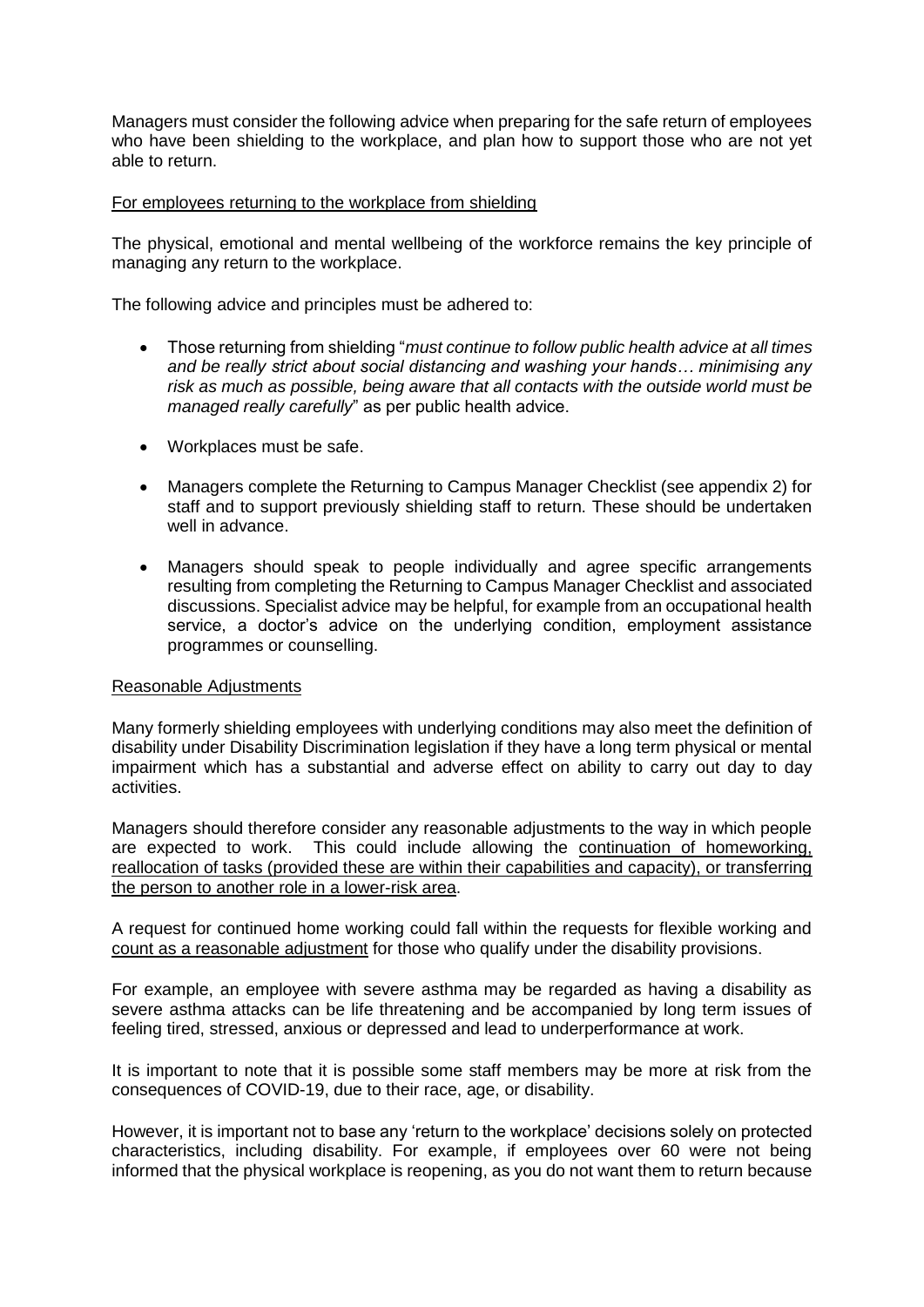of the potential risk, this would be direct discrimination.

In line with [Return to Campus Guidance,](https://www.qub.ac.uk/sites/StaffGateway/return-to-campus-framework/) managers must speak to people individually and agree specific arrangements resulting from the risk assessments, and depending upon their individual circumstances.

#### **For employees not yet returning to the workplace**

Managers may wish to allow employees who have been shielding to continue to work from home where possible, as the health and safety protections at work are harder to meet for those who are clinically extremely vulnerable.

Employees may refuse to come into work if they reasonably believe there is a serious and imminent danger or the workplace is not safe.

If areas have carried out risk assessments and made the workplace as safe as possible, then anyone who still refuses to return to work may be unreasonable.

#### Refusal to return to work

Responsibility for an employee's health and safety are of central importance and any employee who raises a justified health and safety concern may have extra protections from detriment or dismissal for a health and safety reason.

If an employee who was formerly shielding has a reasonable fear about health and safety relating to Covid-19, for example if they believe the workplace is not safe, we must take these concerns seriously.

The guidance remains that work that can be done from home should still be done from home, and employers should not insist on ending homeworking with no good reason.

In line with th[e Return to Campus Framework](https://www.qub.ac.uk/sites/StaffGateway/return-to-campus-framework/) and Guidance, managers will take all reasonable steps to ensure the health, safety and wellbeing of their team members and must meet with staff individually about their return to campus, completing a risk assessment based upon their individual circumstances and role prior to a return to campus.

The employer must consider the particular individual's circumstances and why they are refusing to attend.

However, when all appropriate alternatives have been considered, if an employee unreasonably refuses to attend work and cannot work from home, employers may consider disciplinary action.

#### Advice

- It is inevitable that some shielding staff will be anxious about returning to work.
- Discussions with staff will be of critical importance.
- Managers must speak to people individually and agree specific arrangements resulting from the risk assessments, depending upon individual circumstances.
- Specialist advice may be helpful, for example from an occupational health service, doctor's advice on an underlying condition, an employment assistance programme or counselling.